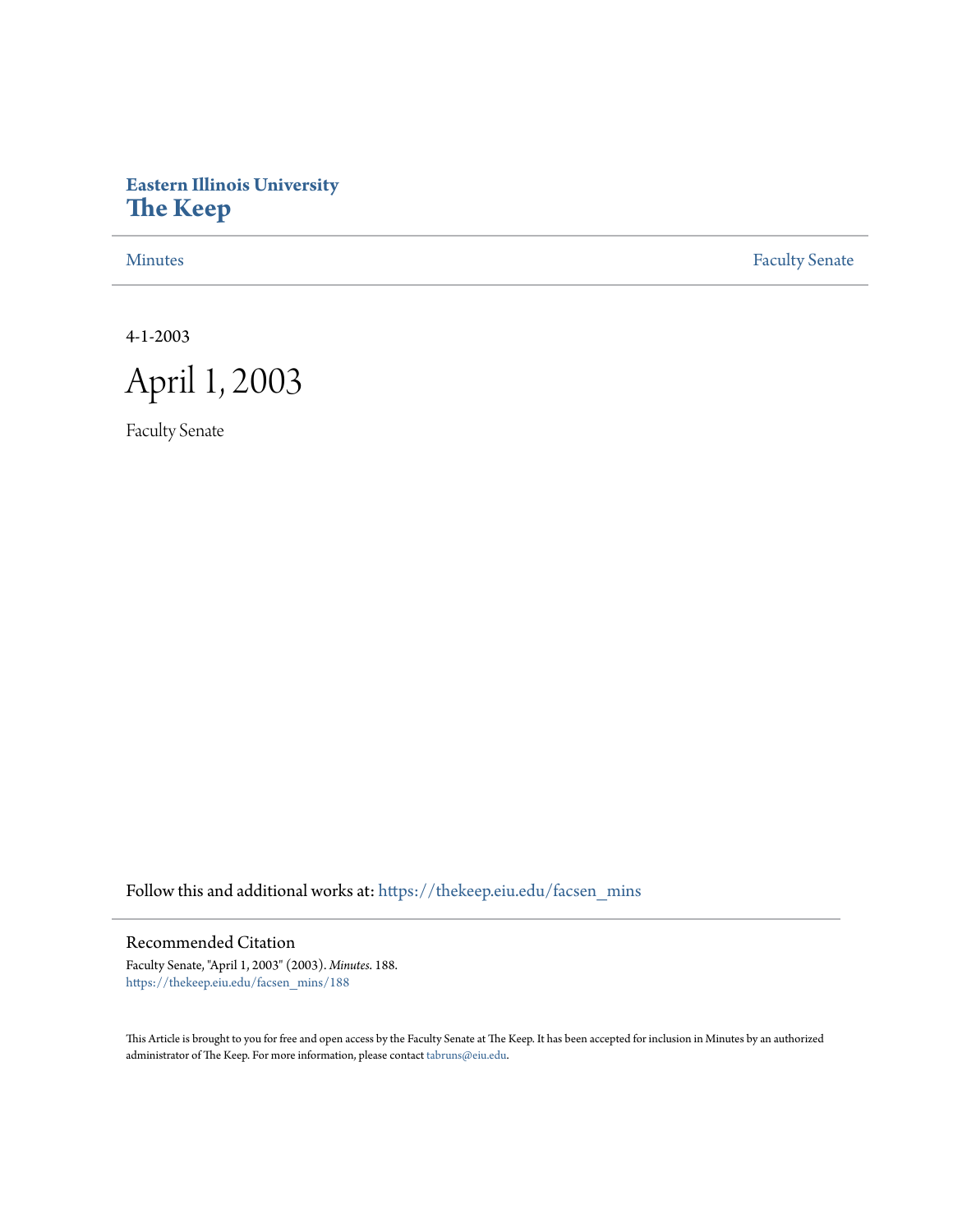## **FACULTY SENATE MINUTES FOR April 1, 2003 (Vol. XXXI, No. 25)**

The 2000-2001 Faculty Senate minutes and other information are available on the Web at http://www.eiu.edu/~FacSen The Faculty Senate agenda is posted weekly on the Web, at Coleman Hall 3556 and on the third-level bulletin board in Booth Library. Note: These Minutes are not a complete verbatim transcript of all utterances made at the Senate meeting.

## **I. Call to order by Anne Zahlan at 2:03 p.m.** (Conference Room, Booth Library)

Present: R. Benedict, D. Brandt, G. Canivez, D. Carpenter, D. Carwell, L. Clay Mendez, J. Dilworth, F. Fraker, B. Lawrence, M. Monippallil, W. Ogbomo, S. Scher, M. Toosi, J. Wolski, A. Zahlan. Guests: J. Chambers, B. Donnelly, G. Hanebrink, W. Hine, B. Lord, K. Martin, J. Nantz, G. Reed, A. Sartore, S. Shrake, C. Strode, N. Zegler.

#### **II. Approval of the Minutes of March 18, 2003**.

Motion (Clay Mendez/Wolski) to approve Minutes of March 18, 2003, with the following addition: The Faculty Senate expressed its gratitude to its Computer-Privacy Committee. Yes: Benedict, Brandt, Carpenter, Carwell, Clay Mendez, Dilworth, Fraker, Lawrence, Monippallil, Ogbomo, Toosi, Wolski, Zahlan. **Passed.**

#### **III. Announcements:** None.

#### **IV. Communications:**

A. Memo (17 March) from Brenda Wilson and Nancy Marlow re: Appointments to Achievement and Contribution Awards Selection Committee

- B. E-mail message (17 and 24 March) from Jan Dowland re: Facilities Update
- C. E-mail message (26 March) from John David Reed re: Technology Governance
- D. E-mail message (26 March) from Bryan Miller re: Technology Governance
- E. E-mail message (26 March) from Herb Lasky re: Honors Council
- F. E.mail message from Bob Fossum re: Faculty Representation on IBHE
- G. E-mail message (1 April) from Les Hyder re: Faculty Representation on IBHE
- H. E-mail message (13 February) from Blair Lord re: Statewide Testing Initiative

## **V. Old Business:**

A. Committee Reports:

1. Executive Committee: Chair Zahlan distributed Minutes of the Council of Illinois Senates meeting of 21 March 2003, informed the Senate that the State of the University Address is scheduled for 15 April and the Faculty Retirement Reception is scheduled for 29 April. Vice Chair Brandt reported that the executive committees of the campus senates met with Interim President Hencken on 20 April to hear a report on the potential budget emergency and proposed cost-saving measures and possible cuts.

- 2. Student-Faculty Relations Committee: No report.
- 3. Faculty-Staff Relations Committee: No report.

4. Elections Committee: Motion (Benedict/Dilworth) that the Faculty Senate approve the results of the Faculty Elections. Yes: Benedict, Brandt, Carpenter, Carwell, Clay Mendez, Dilworth, Fraker, Lawrence, Monippallil, Ogbomo, Scher, Toosi, Wolski, Zahlan. **Passed.**

The Senate thanked Senator Brandt for managing the elections in a remarkably organized and efficient manner.

5. Other Reports: Senator Ogbomo informed the Senate that the position of Budget Director had been offered to and accepted by one of the finalists. The Senate thanked the Distinguished Faculty Award Selection Committee for its fine service this year.

At this point Chair Zahlan excused herself from the meeting. Hearing no objection, Vice Chair Brandt suspended the published order of business to move to VI.C.